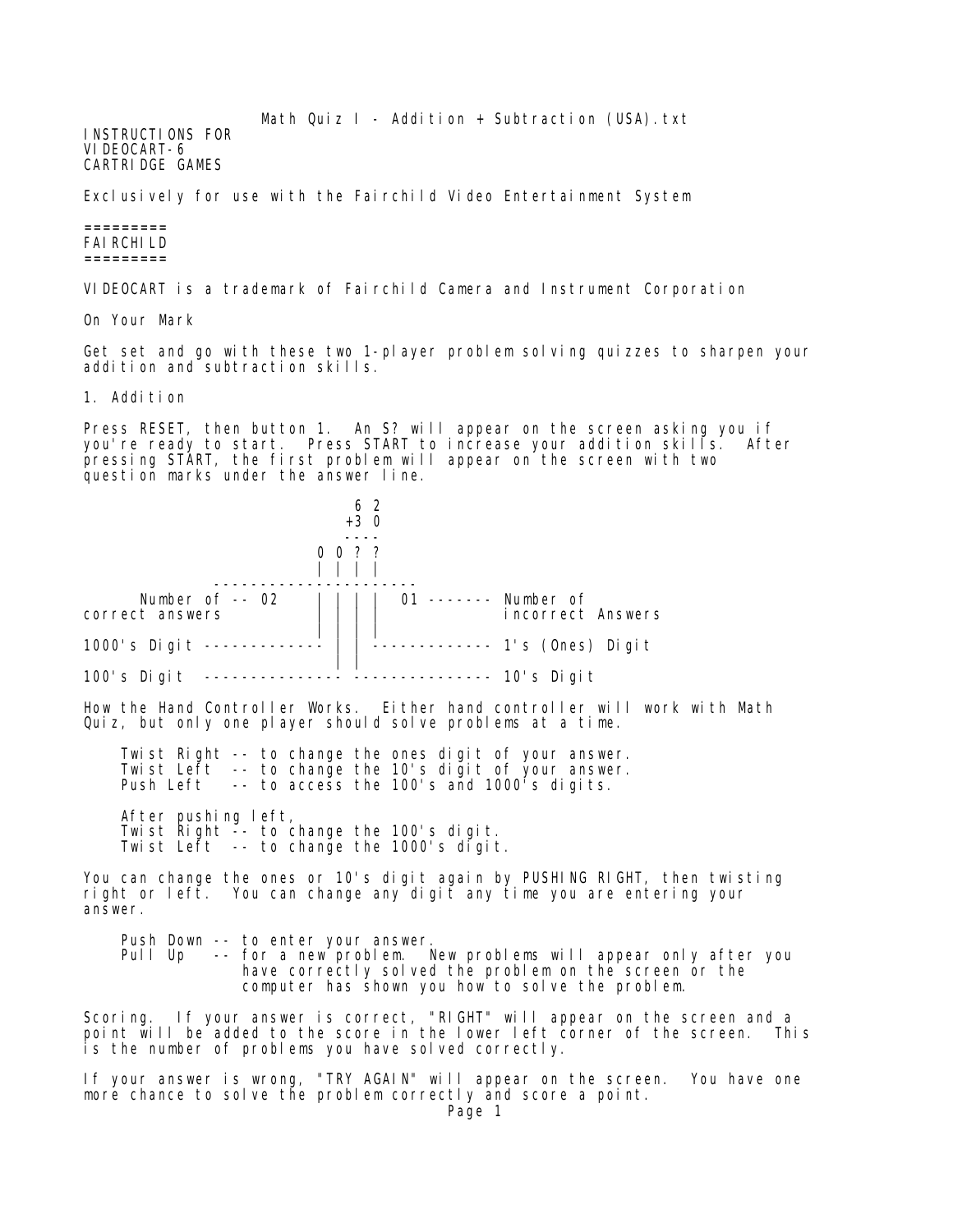## Math Quiz I - Addition + Subtraction (USA).txt

If, after the second attempt to solve the problem, the answer is still incorrect, Math Quiz will turn itself into a blackboard and show you how to get the solution to the problem step by step. A point will be added to the score in the lower right corner. This is the number of incorrect problems. This score will show up after you pull up on the hand controller for a new problem.

## 2. Subtraction

Press RESET, then button 2. An S? will appear on the screen asking you if you are ready to start. Press START to increase your subtraction skills. After pressing START, the first problem will appear on the screen with two question marks under the answer line.



How the Hand Controller Works. Either hand controller will work with Math Quiz, but only one player should solve problems at a time. The hand controller actions for Subtraction are the same as for Addition. Review the section on How the Hand Controller Works on the first page to see how it works for subtraction.

Scoring. Scoring, like the hand controller, is the same as for Addition. One point for each correct answer, one point for each incorrect answer. You get two tries to correctly solve the problem before Math Quiz turns into a blackboard and takes you through the problem step by step.

Puzzles and Activities

The following puzzles and activities will help you sharpen your arithmetic skills. Play the game with friends and try making up some games of your own.

Mathematical Chairs

This is a game for 2 or more players.

Rules:

1. Choose who is going to go first.

2. Each player then takes turns solving problems on the Math Quiz. He continues to solve problems until he gets one wrong. Correct answers after TRY AGAIN count.

3. When a player gets a problem wrong, he gives up the "mathematical chair" to the next player.

4. Keep score for each player by pressing RESET between players.

5. The player with the most correct answers after everyone has been in the Page 2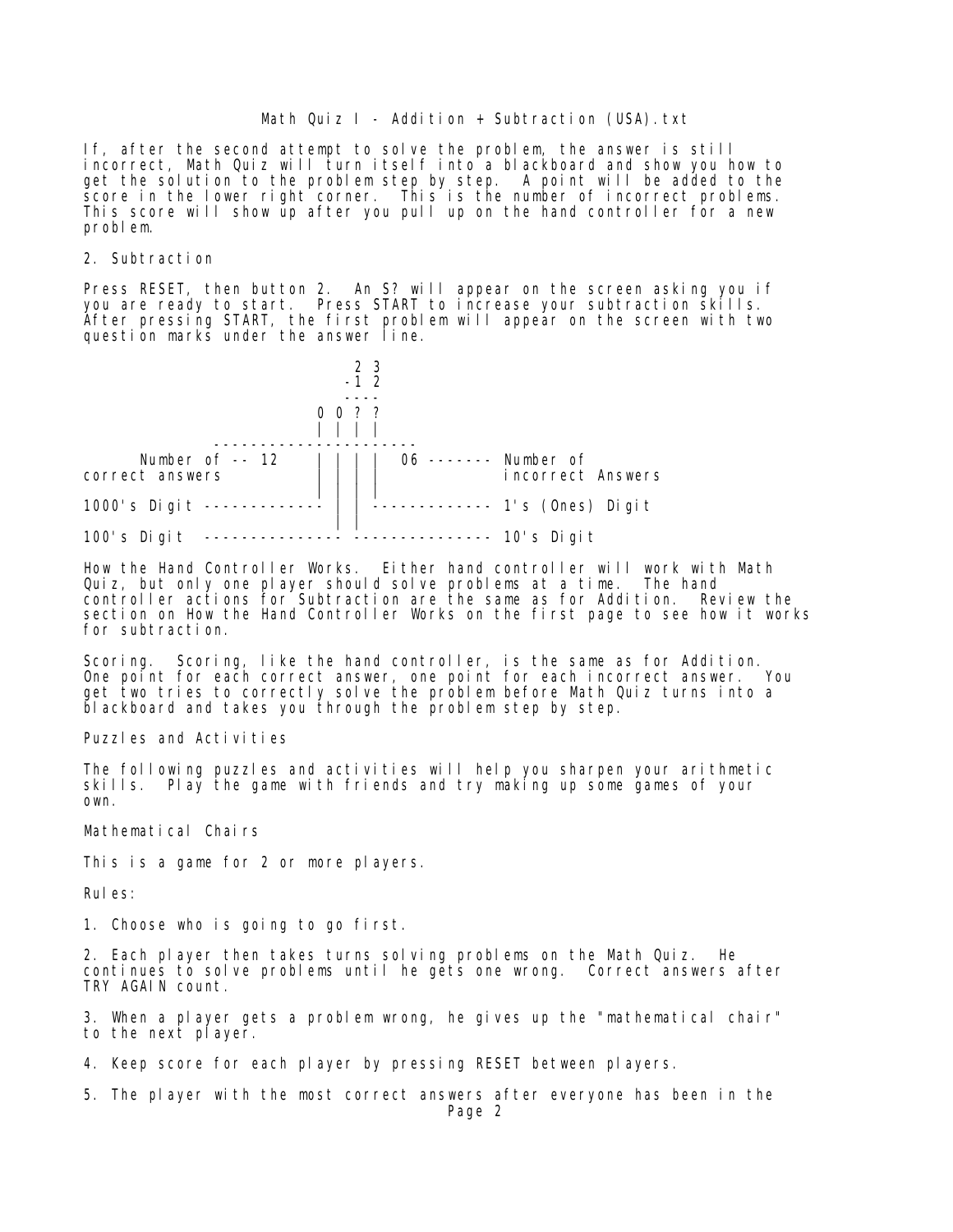Math Quiz  $I -$  Addition + Subtraction (USA).txt "mathematical chair" wins.

For added variety, DO NOT press RESET between players. See how many problems the group can get right. After the game has gone around once there should only be as many wrong answers as there are players.

## Up To 1000

This is a game for any number of players. It combines arithmetic skill with blind luck!

Players take turn solving addition problems. For each correct problem, the ANSWER is added to your score. The first one to get EXACTLY 1000 wins! If a player goes over 1000, he presses RESET, then button 2 for subtraction and subtracts his answers until he gets 1000. If he goes back down past 1000, do addition problems again. Note: If one player is subtracting and the others are still adding, be sure to press RESET and button 1 for addition between players.

Star Gazer

Astronomy has always been a blend of skill and luck! Use your skill at arithmetic combined with your luck to see which "astronomer" can discover the most stars.

Rules:

1. Each player draws twenty stars, planets, rockets, and moons on a sheet of paper. Inside each shape write a single digit number from 1 to 0. A player may write the same number any amount of times or may omit any numbers just as long as each shape contains one single digit number.

2. Flip a coin to see who goes first and solve the problems on Math Quiz.

3. If you get an answer right, find a star that matches each digit in your answer and color it in. For example, if the problem is

 23 +53 --- ??

and you correctly answer 76, you would find a star or planet marked 7 and one marked 6 and color them in. If you only have one that's all you color. Correct answers after TRY AGAIN do not count.

4. You can only use shapes once. If you cannot find an empty star or planet for one of your digits, you cannot color any shape in.

5. The astronomer who discovers all of his or her shapes first -- wins the "Nobel Prize."

Hang Math

Play Hang Math the same way you would play hangman. Draw a simple gallows. For each wrong answer, draw a part of the body. "TRY AGAIN" counts as a wrong answer.

Scoring: Head -- 1st wrong answer Body -- 2nd wrong answer Arms -- 3rd and 4th wrong answer for each arm Hands -- 5th and 6th wrong answer for each hand Page 3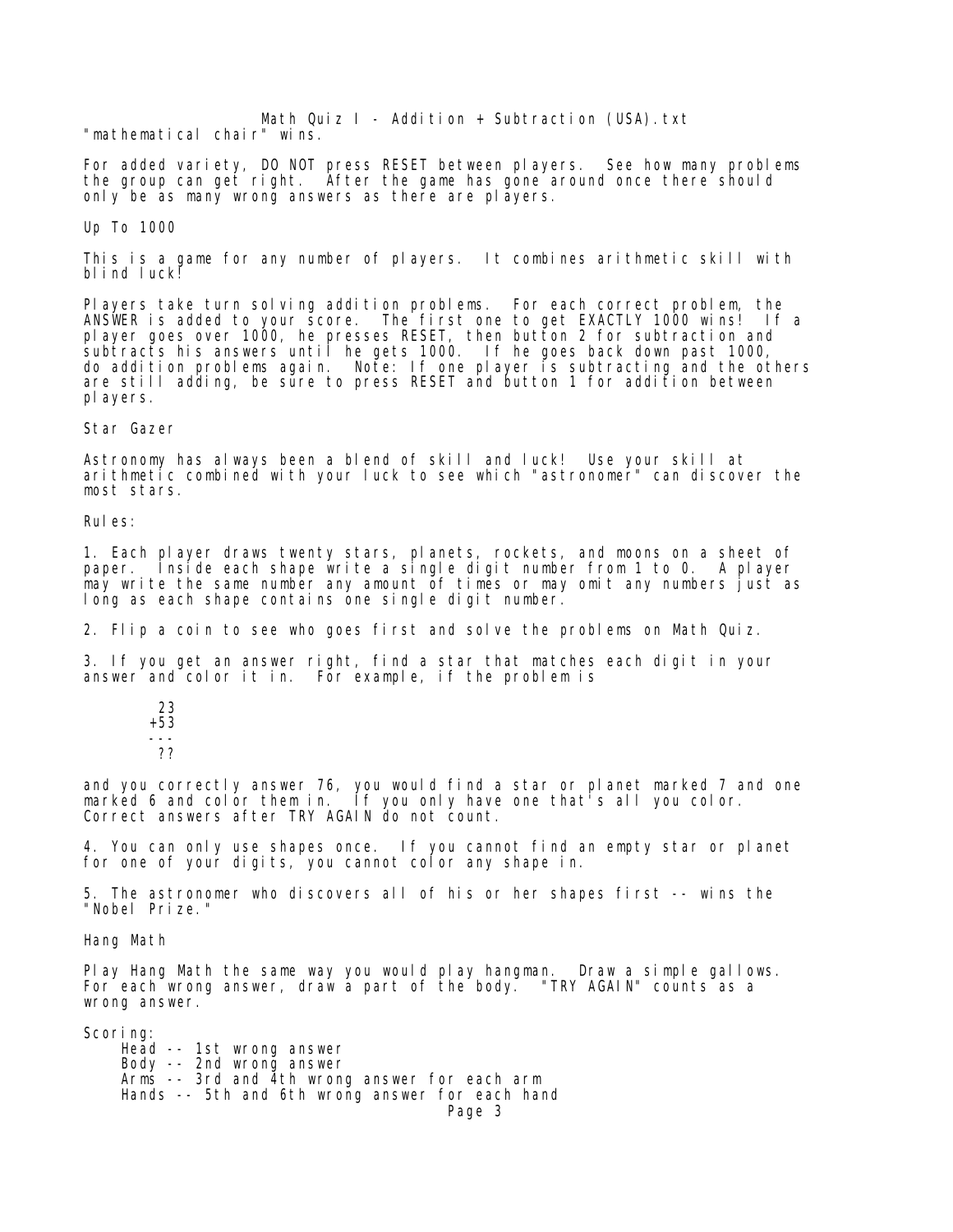Math Quiz I - Addition + Subtraction (USA). txt Legs -- 7th and 8th wrong answer for each leg

The person who completes a body first loses and is out of the game.

Note: For longer games, eyes nose, mouth, fingers and toes can be added.

A-maze-ing Math

|          | ******************************* |          |         |         |                         |         |  |  |         |                               |  |  |  |                 |         |          |                         |         |          |                 |          |  |
|----------|---------------------------------|----------|---------|---------|-------------------------|---------|--|--|---------|-------------------------------|--|--|--|-----------------|---------|----------|-------------------------|---------|----------|-----------------|----------|--|
|          | Start                           |          |         |         |                         |         |  |  |         | $\star$ $\star$               |  |  |  |                 | $\star$ |          | $\star$ $\star$         |         |          |                 |          |  |
|          | *** ******* * * * * ***** *     |          |         |         |                         |         |  |  |         |                               |  |  |  |                 |         |          |                         |         |          |                 |          |  |
| *        |                                 | $\star$  |         |         |                         |         |  |  |         | * * * *                       |  |  |  |                 | $\star$ |          | $\star$ $\star$         |         |          |                 |          |  |
| $^\star$ |                                 |          |         |         |                         |         |  |  |         | * ***** * ********* * * * *** |  |  |  |                 |         |          |                         |         |          |                 |          |  |
| $^\star$ |                                 |          |         |         |                         |         |  |  |         | * * * * * * * * * *           |  |  |  |                 |         |          |                         |         |          |                 | Fi ni sh |  |
| $^\star$ |                                 | $\star$  |         |         |                         |         |  |  |         | *** * *** ***** * * *******   |  |  |  |                 |         |          |                         |         |          |                 |          |  |
| $^\star$ |                                 |          |         |         |                         |         |  |  |         | * * * * * * *                 |  |  |  |                 |         |          | $\star$ $\star$ $\star$ |         |          |                 |          |  |
| $^\star$ |                                 |          |         |         |                         |         |  |  |         | *** * ******* *** * *** * *   |  |  |  |                 |         |          |                         |         |          |                 | $\star$  |  |
| $^\star$ |                                 | $\star$  |         |         |                         |         |  |  |         | * * * * * *                   |  |  |  |                 |         |          | $\star$                 |         | $\star$  |                 | $\star$  |  |
| *        |                                 | $^\star$ |         |         |                         |         |  |  |         | * * ******* * ***** * *       |  |  |  |                 |         |          |                         |         | $\star$  |                 | $\star$  |  |
| $^\star$ |                                 | $\star$  |         | $\star$ |                         |         |  |  |         | * * * * *                     |  |  |  |                 |         |          |                         |         | $\star$  |                 | $\star$  |  |
|          | *** *** ***** * * * *******     |          |         |         |                         |         |  |  |         |                               |  |  |  |                 |         |          |                         | $\star$ |          |                 | $\star$  |  |
| $\star$  |                                 |          |         |         | $\star$ $\star$ $\star$ |         |  |  |         | $\star$                       |  |  |  | $\star$ $\star$ |         |          | $\star$                 |         | $\star$  |                 | $\star$  |  |
|          | * ***** * * * * *** *** * * *** |          |         |         |                         |         |  |  |         |                               |  |  |  |                 |         |          |                         |         |          |                 |          |  |
| $^\star$ |                                 | $\star$  |         |         |                         |         |  |  |         | * * * * *                     |  |  |  | $\star$ $\star$ |         |          | $\star$ $\star$         |         |          |                 |          |  |
| $^\star$ |                                 |          |         |         |                         |         |  |  |         | * ******* * * ******* *       |  |  |  |                 |         |          | *** *                   |         |          |                 |          |  |
| $^\star$ |                                 |          |         | $\star$ |                         |         |  |  |         | * * * * * *                   |  |  |  |                 |         |          |                         |         |          | $\star$ $\star$ |          |  |
| $^\star$ |                                 |          |         |         |                         |         |  |  |         | *** * * *** * * * *** *       |  |  |  |                 |         |          | * ***                   |         |          |                 |          |  |
| $^\star$ |                                 | $^\star$ |         | $\star$ |                         |         |  |  |         | * * * * * *                   |  |  |  |                 |         | $^\star$ |                         |         |          | $\star$ $\star$ |          |  |
| $^\star$ |                                 | $\star$  |         |         |                         |         |  |  |         | *** *** ******* * *           |  |  |  |                 |         | $\star$  |                         |         |          | *** *           |          |  |
| $^\star$ |                                 | $\star$  | $\star$ |         |                         |         |  |  |         | $\star$ $\star$ $\star$       |  |  |  |                 | $\star$ | $^\star$ |                         |         |          | $\star$ $\star$ |          |  |
| $^\star$ |                                 |          |         |         |                         |         |  |  |         | * *** * * *** ***** * *       |  |  |  |                 |         |          | $\star$                 |         |          | ***             |          |  |
| $^\star$ |                                 | $\star$  |         |         | $\star$                 |         |  |  |         | $\star$ $\star$ $\star$       |  |  |  |                 |         | $^\star$ | $^\star$                |         | $^\star$ |                 | $\star$  |  |
|          | * ***** * *** *** * *** *       |          |         |         |                         |         |  |  |         |                               |  |  |  |                 |         |          | $^\star$                |         | $^\star$ |                 | ∗        |  |
| $^\star$ |                                 |          |         | $\star$ |                         | $\star$ |  |  |         |                               |  |  |  | * * *           |         |          | $^\star$                |         | $^\star$ |                 | ∗        |  |
|          | *** *** * ******* *** *** *     |          |         |         |                         |         |  |  |         |                               |  |  |  |                 |         |          |                         |         | $^\star$ |                 | $\star$  |  |
| $^\star$ |                                 |          |         |         |                         |         |  |  |         | * * * * * * * * *             |  |  |  |                 |         |          |                         |         | $\star$  |                 | $\star$  |  |
|          | * *** * *** *** ***** ***** *   |          |         |         |                         |         |  |  |         |                               |  |  |  |                 |         |          |                         |         |          |                 | $\star$  |  |
| $\star$  |                                 |          |         | $\star$ |                         |         |  |  | $\star$ |                               |  |  |  |                 |         |          |                         |         |          |                 | $\star$  |  |
|          |                                 |          |         |         |                         |         |  |  |         |                               |  |  |  |                 |         |          |                         |         |          |                 |          |  |
|          |                                 |          |         |         |                         |         |  |  |         |                               |  |  |  |                 |         |          |                         |         |          |                 |          |  |

Play Math Maze with a friend. Flip a coin to see who goes first and take turns answering problems. If you get the problem correct (TRY AGAIN doesn't count) and your correct answer is less than 10, move that many<br>spaces through the maze. If your correct answer is greater than 10, RESOLVE<br>your answer (that is, add the digits of your answer together to get a final than 10, resolve it again until your final answer is less than 10. For example, if your problem is

06  $+02$  $- - -$ ??

and you correctly answer 8, move 8 spaces through the maze. If your problem i s

 $12$  $+24$  $- - -$ ??

and you correctly answer  $36$ , resolve this answer by adding  $3+6$  and move 9 Page 4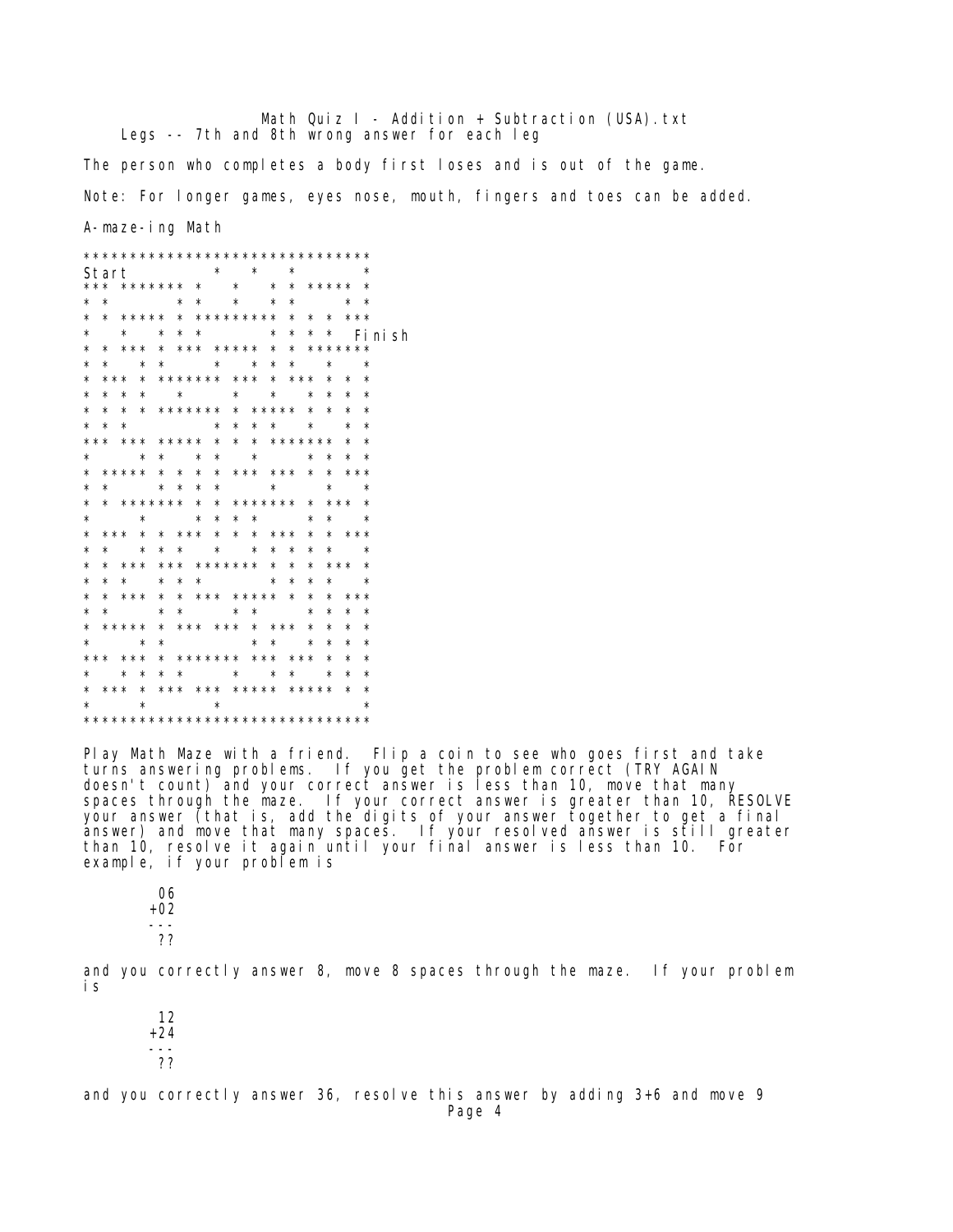Math Quiz  $I -$  Addition + Subtraction (USA).txt spaces. If your problem is

 24 +25 --- ??

and you correctly answer 59, resolving this answer by adding 5+9 to get 14. Since this is still greater than 10, resolve it again by adding  $1+4$  and move 5 spaces.

Rules:

1. Move as many spaces through the maze as your answer or resolved answer.

2. If you are at a dead end and you haven't used up your number of spaces, you can back out of the dead end with the spaces you haven't used up.

3. You do not have to finish with the exact number of spaces. First one out wins!

4. You can move any direction possible at any time during your turn.

5. Remember, there is more than one way to get through the maze!

Hint: Trace the maze so it can be used over or make up your own!!

Digital Dots

Play digital dots with a friend.

Rules:

1. Draw 20 rows of dots with 20 dots in a row. Making sure the dots in the rows line up to form a grid.

2. Take turns answering problems.

3. For each correct answer, connect any two dots from side to side or up and down. DO NOT CONNECT DIAGONALLY.

4. If your answer is wrong, your opponent gets to draw two connecting lines.

5. Put your initial in each box you complete. The player with the most initialed squares is the winner.

Math Battle

Play Math-Battle with two or more players. Each player draws 10 vertical columns with 10 horizontal rows. This grid is called a matrix. Number each column starting at the left and each row starting at the bottom with 1 through 10. The square where a column and a row cross  $i \leq c$  called an intersect. Each player has 5 Destroyers, worth 1 point (see play section); 4 Battle Ships, worth 2 points; 3 P.T. Boats worth 3 points; 2 Submarines worth 4 points; and 1 Carrier worth 5 points. These ships are positioned on your secret battle matrix one ship to an intersect (15 ships in all) by putting a "B" for Battle Ship and "S" for Submarine, etc., in the appropriate squares.

Play:

1. Choose who is to start.

2. Solve the Math-Quiz you have chosen -- answers after TRY AGAIN count.